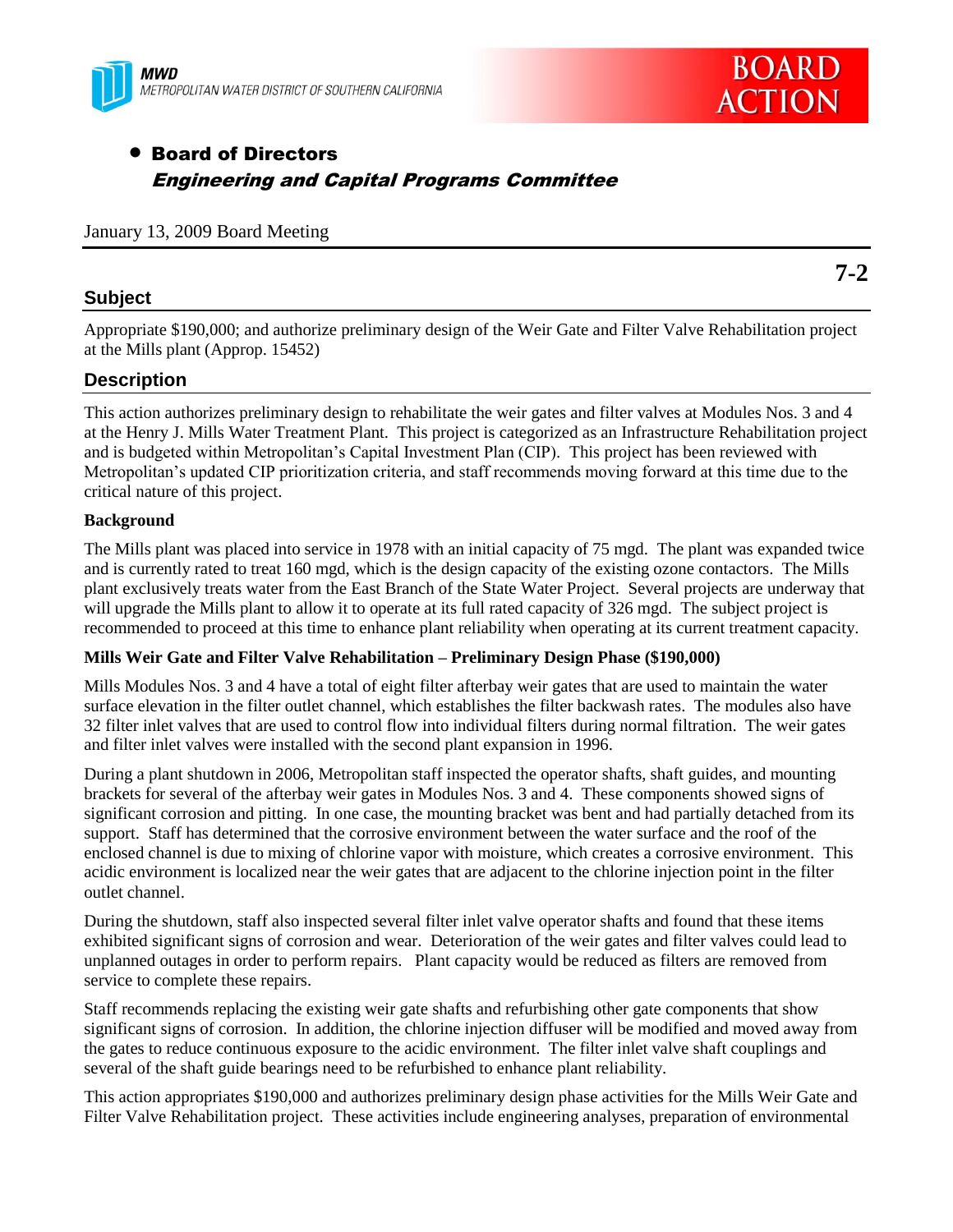documentation, development of a construction cost estimate, and preparation of a preliminary design report. All preliminary design activities will be performed by Metropolitan staff.

This project has been evaluated and recommended by Metropolitan's CIP Evaluation Team, and funds have been included in the fiscal year 2008/09 capital budget. See **Attachment 1** for the Financial Statement and **Attachment 2** for the Location Maps.

This project is consistent with Metropolitan's goals for sustainability by enhancing the reliability of the Mills plant, in order to maintain reliable water deliveries in the future.

#### *Project Milestones*

August 2009 – Completion of preliminary design

#### **Policy**

Metropolitan Water District Administrative Code Section 5108: Appropriations

# **California Environmental Quality Act (CEQA)**

CEQA determination for Option #1:

The proposed action is categorically exempt under the provisions of CEQA and the State CEQA Guidelines. The proposed action consists of basic data collection and resource evaluation activities, which do not result in a serious or major disturbance to an environmental resource. This may be strictly for information gathering purposes, or as part of a study leading to an action which a public agency has not yet approved, adopted, or funded. Accordingly, the proposed action qualifies as a Class 6 Categorical Exemption (Section 15306 of the State CEQA Guidelines).

The CEQA determination is: Determine that pursuant to CEQA, the proposed action qualifies under a Categorical Exemption (Class 6, Section 15306 of the State CEQA Guidelines).

CEQA determination for Option #2:

None required

#### **Board Options**

#### **Option #1**

Adopt the CEQA determination and

- a. Appropriate \$190,000; and
- b. Authorize preliminary design to refurbish the weir gates and filter inlet valves at Mills Modules Nos. 3 and 4.

**Fiscal Impact:** \$190,000 in budgeted funds under Approp. 15452

**Business Analysis:** This option will enhance treatment reliability at the full Mills plant flow rate of 326 mgd.

#### **Option #2**

Do not proceed with preliminary design to refurbish the weir gates and filter inlet valves at Mills Modules Nos. 3 and 4.

**Fiscal Impact:** None

**Business Analysis:** This option would forego an opportunity to refurbish the filter weir gates and inlet valves. More frequent inspections, maintenance, and repairs of this equipment will be required, and plant capacity will be reduced as filters are removed from service for repairs.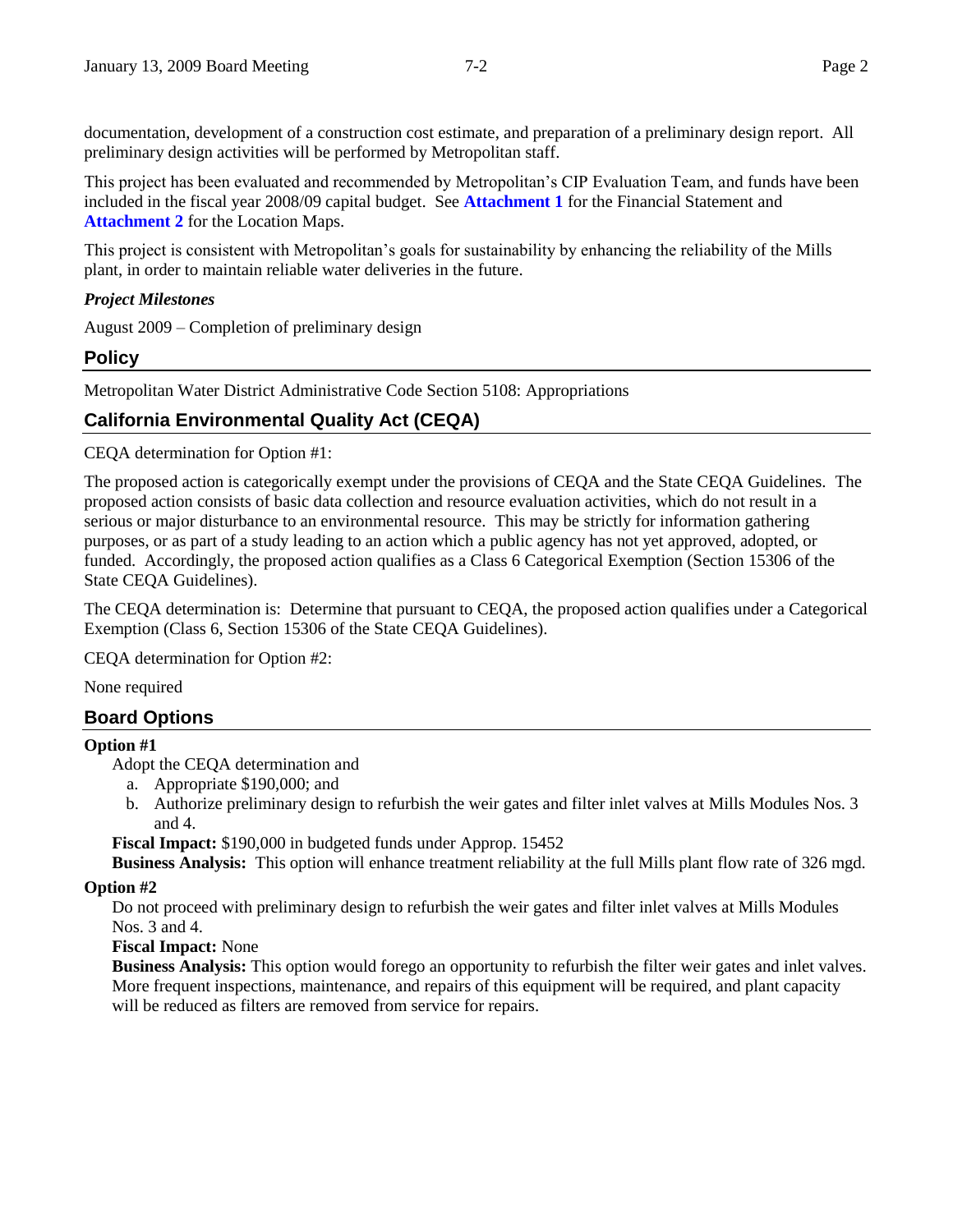# **Staff Recommendation**

Option #1

12/18/2008 *Roy L. Wolfe Date*

*Manager, Corporate Resources*

12/26/2008 *Jeffrey Kightlinger General Marrager Date*

**Attachment 1 – Financial Statement Attachment 2 – Location Maps** BLA #6391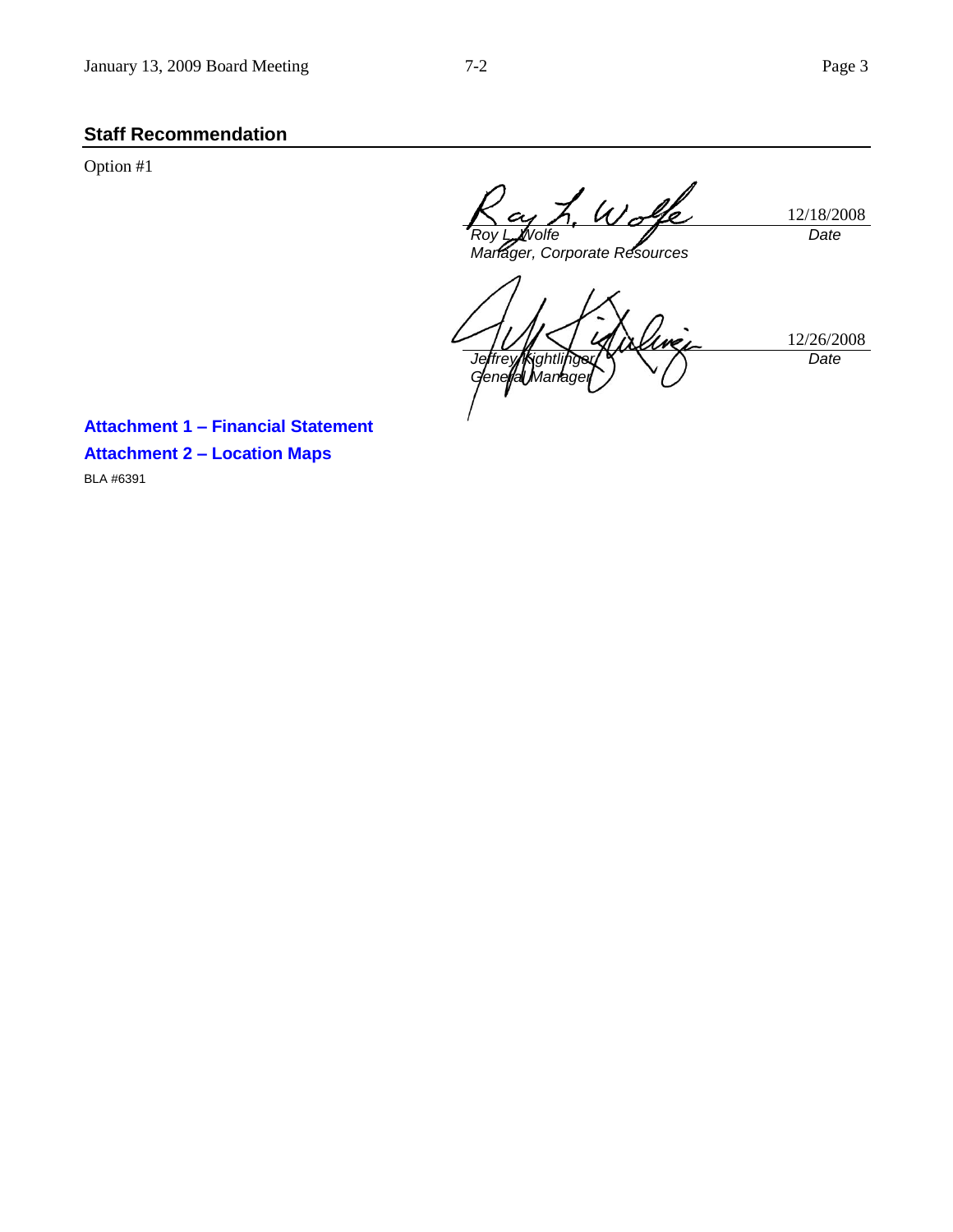# **Financial Statement for Mills Improvements Program – Phase II**

A breakdown of Board Action No. 2 for Appropriation No. 15452 is as follows:

|                                        | <b>Previous Total</b><br><b>Current Board</b><br>Appropriated<br><b>Action No. 2</b><br>Amount<br>(Mar. 2008)<br>(Jan. 2009) |    |         | <b>New Total</b><br><b>Appropriated</b><br>Amount |         |
|----------------------------------------|------------------------------------------------------------------------------------------------------------------------------|----|---------|---------------------------------------------------|---------|
| Labor                                  |                                                                                                                              |    |         |                                                   |         |
| Studies and Investigations             | \$<br>166,000                                                                                                                | \$ | 136,000 | \$                                                | 302,000 |
| Final Design                           |                                                                                                                              |    |         |                                                   |         |
| Owner Costs (Program mgmt.,            |                                                                                                                              |    |         |                                                   |         |
| envir. doc.)                           | 97,000                                                                                                                       |    | 39,000  |                                                   | 136,000 |
| Construction Inspection and            |                                                                                                                              |    |         |                                                   |         |
| Support                                |                                                                                                                              |    |         |                                                   |         |
| <b>Metropolitan Force Construction</b> |                                                                                                                              |    |         |                                                   |         |
| <b>Materials and Supplies</b>          |                                                                                                                              |    |         |                                                   |         |
| <b>Incidental Expenses</b>             | 4,000                                                                                                                        |    | 5,000   |                                                   | 9,000   |
| Professional/Technical Services        |                                                                                                                              |    |         |                                                   |         |
| Equipment Use                          |                                                                                                                              |    |         |                                                   |         |
| Contracts                              |                                                                                                                              |    |         |                                                   |         |
| <b>Remaining Budget</b>                | 13,000                                                                                                                       |    | 10,000  |                                                   | 23,000  |
| <b>Total</b>                           | \$<br>280,000                                                                                                                | \$ | 190,000 | \$                                                | 470,000 |

# **Funding Request**

| <b>Program Name:</b>              | Mills Improvements Program – Phase II                         |                                  |                              |  |  |  |
|-----------------------------------|---------------------------------------------------------------|----------------------------------|------------------------------|--|--|--|
| <b>Source of Funds:</b>           | Revenue Bonds, Replacement and Refurbishment or General Funds |                                  |                              |  |  |  |
| <b>Appropriation No.:</b>         | 15452                                                         | <b>Board Action No.:</b>         |                              |  |  |  |
| <b>Requested Amount:</b>          | 190,000<br>ъĐ                                                 | <b>Capital Program No.:</b>      | 15452-I                      |  |  |  |
| <b>Total Appropriated Amount:</b> | 470,000<br>\$                                                 | <b>Capital Program Page No.:</b> | $E-45$                       |  |  |  |
| <b>Total Program Estimate:</b>    | \$<br>14,100,000                                              | <b>Program Goal:</b>             | I- Infrastructure<br>Upgrade |  |  |  |